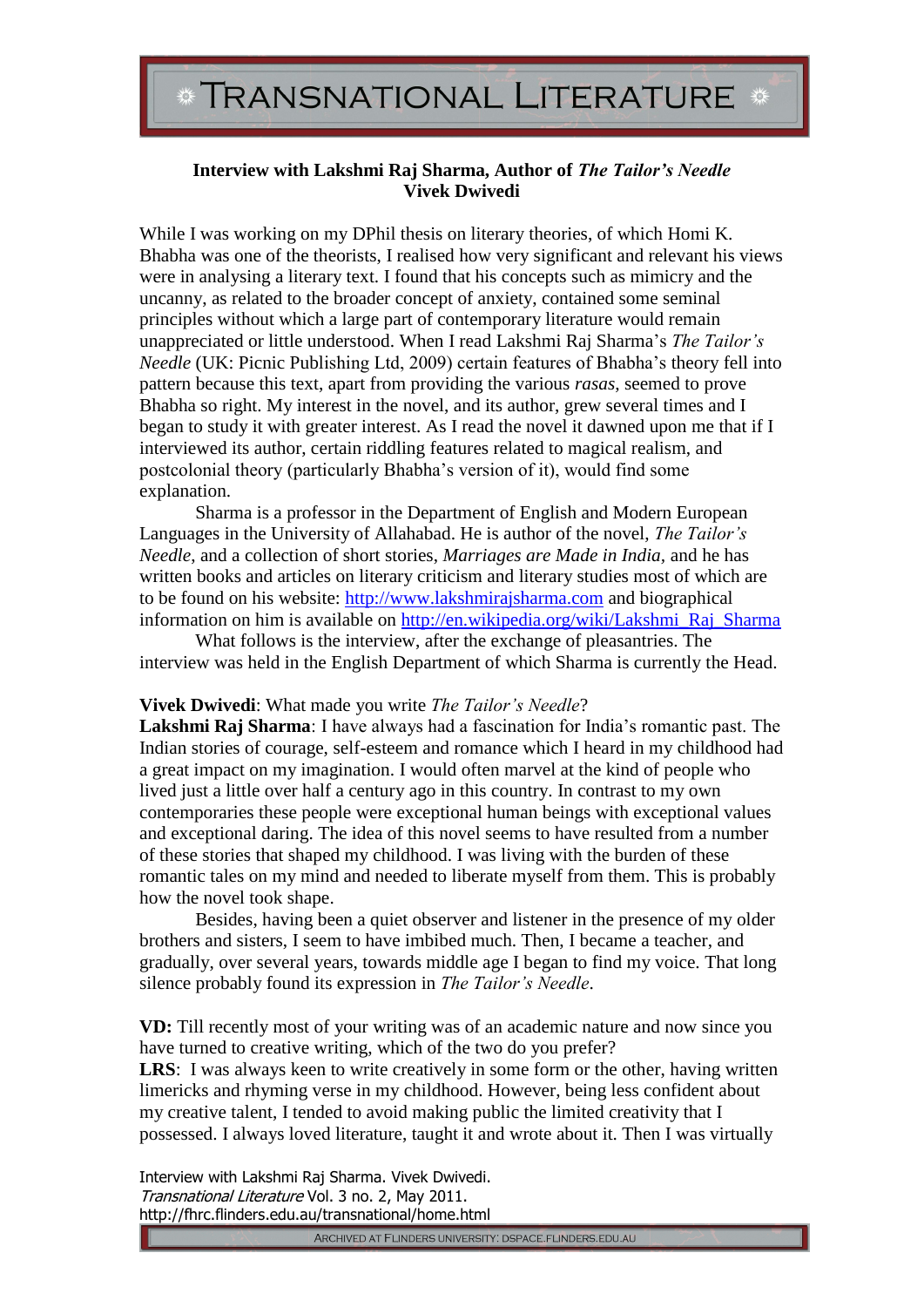forced into writing plays for an annual function organized by a university hostel. The success of these plays year after year helped to increase my self-confidence. Then Bandana, my wife, suggested that I try writing stories, and I did. The result was *Marriages are Made in India* (2001). Since the stories did not fare too badly, I felt encouraged to step on to the more difficult platform of writing a novel. My critical writing still draws me to the desk but now I have a lust for writing fiction. Fiction came to me slowly but surely and now I cannot help writing fiction whenever I can find the time.

## **VD:** Is there any autobiographical element in *The Tailor's Needle*?

**LRS**: No. The novel is set in times before I was born. All fiction must be related, at least, distantly to its author. So it may be possible to see something related to me in my novel. But the novel is as distant from my personal experience as any.

**VD**: Marriages and weddings play a unique role in your novel, and this becomes even more significant when we read it after your story-collection which is called *Marriages are Made in India*. What do you have to say?

**LRS**: Indian weddings have a unique charm about them. The ceremonies are so engaging and involve so many people. There is a story in almost every Indian wedding, not only in every Indian marriage. A typically Hindu wedding can still link us to the past of India, though now these weddings are gradually changing due to commercialization and technology. But the weddings in *The Tailor's Needle* are romantic and four out of five of these weddings are uniquely romantic; they have a mystery around them. The strategy through which Maneka hooks up her bridegroom and then the manner in which her marriage takes her into the mysterious Nadir Palace and the gothic world is what gives spice to the novel's plot. She also forces Larry Stephens, the District Collector to marry his maid servant in a highly dramatic incident. The marriage of her sister, Sita, also has a fairy-tale attached to it. Her maharaja-groom tricks her into marriage just as Maneka had tricked her groom into it. Shrimal's marriage is unique again and results from some kind of deceit; both parties hide their faults at least till the wedding becomes a possibility. Yogendra's marriage with Gauri is the hurdle which gives tension to the narrative in *The Tailor's Needle*. An inter-caste marriage in those times was virtually impossible in India and the fact that Savitri, Maneka, and Sir Saraswati could make it become a possibility shows their zeal and determination. This marriage is steeped in romance. Yes, marriages are very significant events for me. I see them as agents of transformation in people. Marriage is one of the biggest instruments of change.

## **VD**: Have you used magical realism in *The Tailor's Needle*?

**LRS**: I have tried to use no set formula or literary device unless it comes naturally in the narrative. I have used certain features of the British Comedy of Manners, probably without knowing it. This happened unconsciously because I had always wanted my narrative to be like fiction rather than seem too realistic.

**VD**: If you did not want to use realism in *The Tailor's Needle*, then you may have fallen into the trap of magical realism, maybe unknowingly. Do you agree? **LRS**: No. Why must you force me to answer this question? I was conscious that I

Interview with Lakshmi Raj Sharma. Vivek Dwivedi. Transnational Literature Vol. 3 no. 2, May 2011. http://fhrc.flinders.edu.au/transnational/home.html

ARCHIVED AT FLINDERS UNIVERSITY: DSPACE.FLINDERS.EDU.AU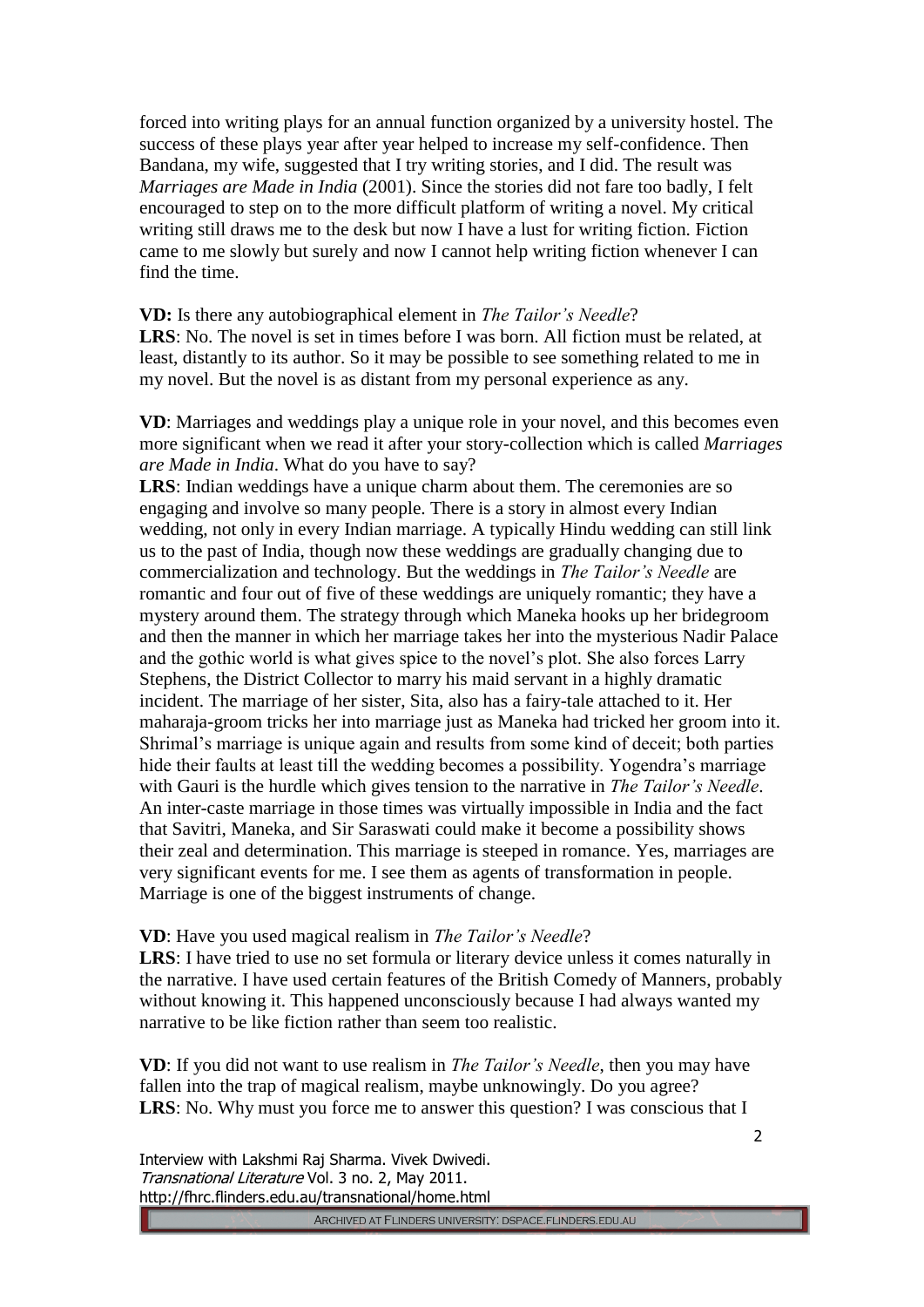could sound like a derivative Salman Rushdie and therefore I tried to avoid using the device of magical realism in my novel or, at least, his kind of narrative technique.

**VD**: Did you succeed in eliminating magical realism from your novel? I felt that there was more magical realism in the novel than most novels that have employed this device. And I see such a great deal of magical realism in *The Tailor's Needle* that I have been driven to write an article on it.

**LRS**: Now since you are so insistent, let me see how I can explain this. The answer to this question is not straightforward. I personally feel that India's past has so much magical charm and romance that it cannot be shoved down the throats of Western readers without giving them indigestion. Therefore any Indian author who chooses to take the reader into India's past would have to tread into fantasy of some kind or the other. And probably I have, in places, ventured into using this literary device. But trust me that if there is magical realism in the novel, it is accidental rather than intentional. Since you have written a scholarly book on Indian literary theory, you would know better than anyone else about the fact that the postcolonial author tends to rake up the uncanny – the concept that Homi K. Bhabha speaks of. The Indian writer of our time should not pretend to write for the consumption of India alone. And I do not claim that I did not have the Western reader in mind when I wrote *The Tailor's Needle*. This of course does not mean that I have not written for India. To the Indian reader my novel will sound more realistic and to the Western it is likely to sound more magical. Any Indian writer would need to use a device such as magical realism or its equivalent when he has the Western reader in mind. Of course there can be the exceptional writer who can escape this problem entirely. For an author like me the image of India is inextricably linked with the "extra rational" and I believe that the extra rational is more than the rational, not less.

**VD**: Did you experience any problems in deciding the kind of language you would use for a novel that is set in India between the 1910s and the 1940s? If you did, how did you manage to overcome them?

**LRS**: Language plays a very crucial role in this novel and is a major issue in it. This aspect of the novel has been noticed by the British novelist Gisela Hoyle, who happens to be one of my novel's reviewers. (The review figures in the *Asian Journal of Literature, Culture and Society*: Volume 4 Number 01 April 2010). To write about the early twentieth century in a language that is contemporary to this time would make the narrative unconvincing and even sound illogical. I, therefore, tried to craft some scenes in the first few chapters, deliberately, by visualising the kind of language people (the Indians and the Brits) would use in those times. The language used by the British Viceroy and the language that is used to describe him often borders on the rhetorical. I imagined that a man in his position would tend to use language artificially, in a public rather than private vein. And there are several references in the novel that highlighted this fact. Once I pitched the novel in its setting, the language of that kind began to come almost naturally to me. A writer in my position is compelled to transfer himself into the space and time that he creates. His imagination takes care of the rest. Or, so it seems to me. The language of this novel may seem simplistic on a superficial reading, but its use is actually a part of the narrative technique. It makes the novel something different to a product of our own times.

Interview with Lakshmi Raj Sharma. Vivek Dwivedi. Transnational Literature Vol. 3 no. 2, May 2011. http://fhrc.flinders.edu.au/transnational/home.html

ARCHIVED AT FLINDERS UNIVERSITY. DSPACE.FLINDERS.EDU.AU